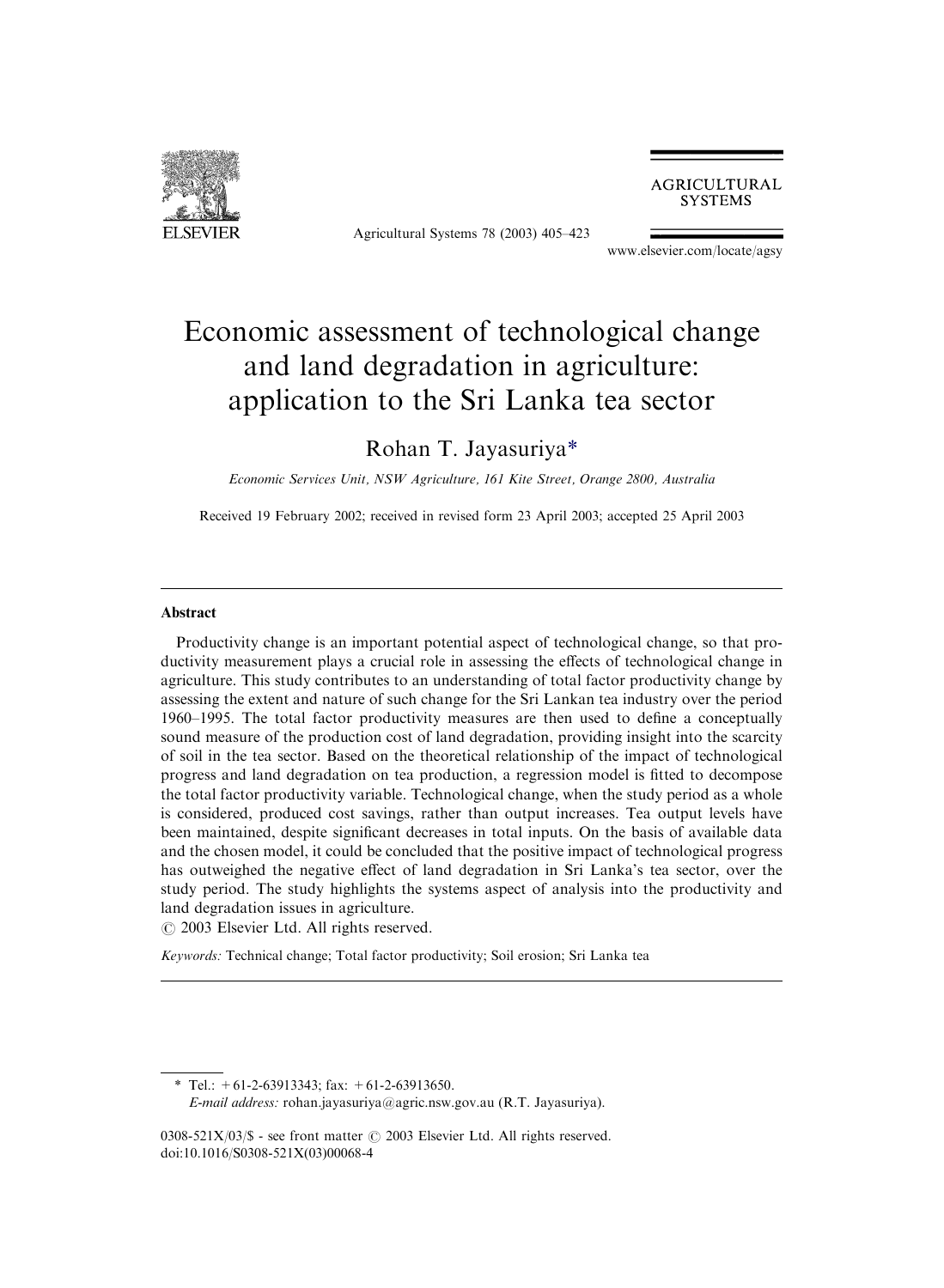#### 1. Introduction

Technological change, also known as technical change, refers to changes in techniques of a production process that come about both from research and development and from learning by doing. These changes in the production process can be realised in various ways at the business level: through improved methods of utilising existing resources such that a higher output rate per unit of input is obtained, often referred to as disembodied technological change; through changes in input quality, referred to as embodied technological change; or through the introduction of new processes and new inputs. Productivity change is an important aspect of technological change, so that productivity measurement plays a crucial role in assessing the effects of technological change in agriculture. Total factor productivity (TFP), the productivity of all purchased inputs, is the broadest measure of productivity, and is clearly the most useful approach to productivity measurement when the objective is to understand the effects of technological change ([Norsworthy and Jang, 1992](#page--1-0)).

Soil erosion is perhaps the most serious form of land degradation throughout the world. Erosion, mass movement and solution act to remove material from a site, i.e. they are responsible for quantitative soil degradation [\(Kirkby and Morgan, 1980](#page--1-0)). These three processes are natural, worldwide components of soil erosion, and therefore, soil erosion is used as an inclusive term. All known forms of waterinduced erosion have been reported to occur in the tropics [\(Hudson, 1971\)](#page--1-0). These include geologic (natural), or accelerated erosion in such forms as sheet (inter-rill), rill, gully, tunnel, pedestal, pinnacle, puddle, vertical, streambank, valley trenching, and landslides. Most authors agree, however, that from the agricultural viewpoint insidious rill and inter-rill erosion represent the most sustained, though perhaps least spectacular damage, in comparison with such forms as gully or landslide formations ([FAO, 1977\)](#page--1-0).

Although there is substantial research on land degradation, mainly soil erosion ([Rozelle et al., 1997; Scherr, 1999; Shiferaw and Holden, 1999, 2001](#page--1-0)), there is a lack of information, which links those physical measures of land degradation to productivity losses. As [Kirby and Blyth \(1987\)](#page--1-0) and more recently [Alfsen et al. \(1996\)](#page--1-0) have pointed out, the physical existence of land degradation is not necessarily evidence of an economic or social problem. An economic assessment requires measurement of the effects of particular forms of land degradation on productivity and the associated costs and benefits of treatment. Therefore, it would be of considerable policy interest to find an economic value for this problem by quantifying the impact of land degradation on agricultural production. Land degradation is hypothesised as causing a downwards shift in the aggregate production function, and hence may be viewed as a negative technological development. The TFP measures constructed in the determination of technological change are then used to define a conceptually sound measure of the production cost of land degradation. Such an analysis is expected to reveal the extent to which soil is a constraint (soil scarcity) on the production aspirations in agriculture. It would also help detect whether degradation is accelerating or stable within a farming system. This information would be of considerable value to the public authorities involved in directing